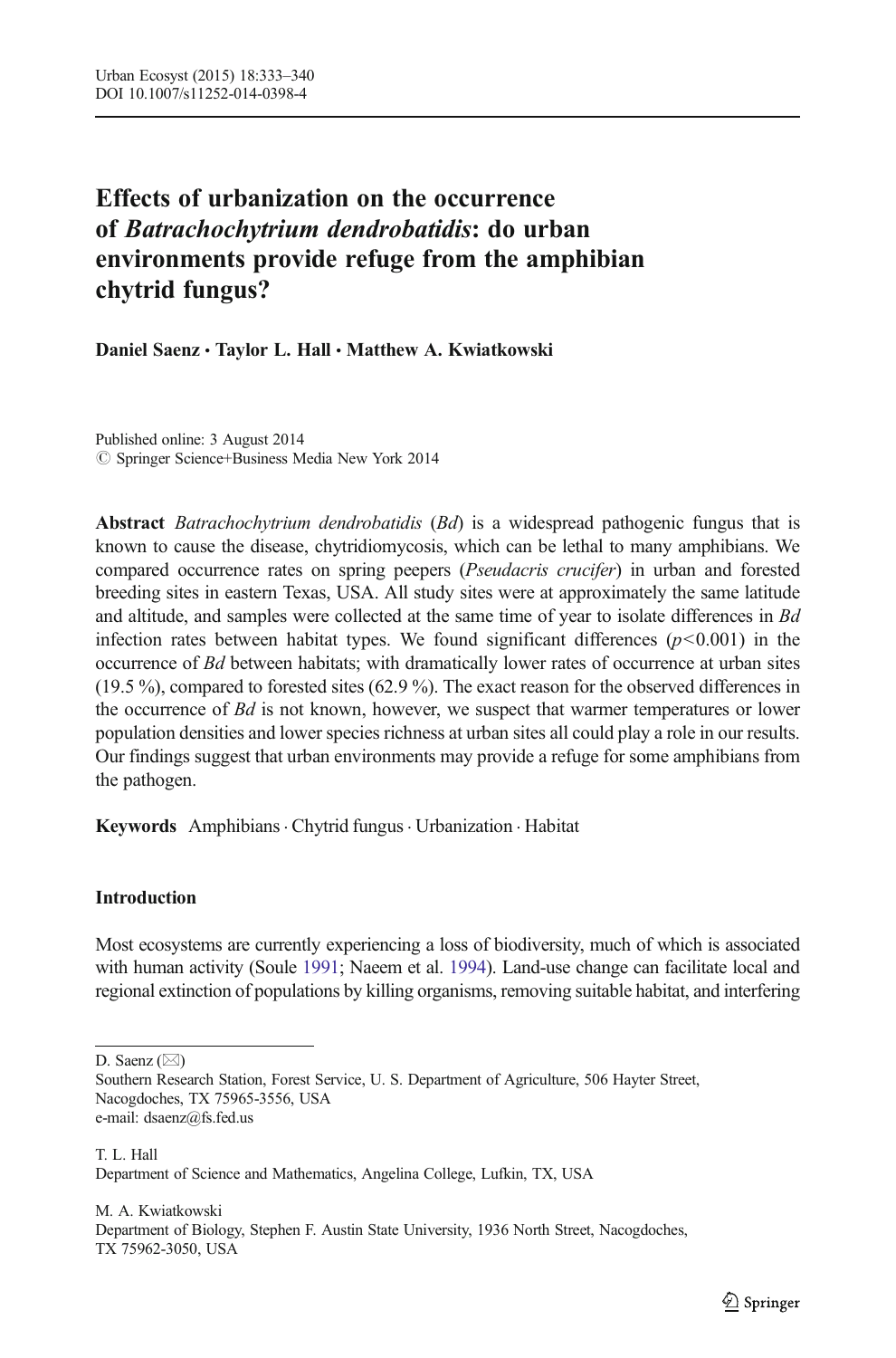with breeding activities (Collins and Storfer [2003](#page-6-0)). However, depending on the level of urbanization, some taxa may actually increase in richness due to factors such as spatial heterogeneity, intermediate disturbance, and scale (McKinney [2008\)](#page-6-0).

Amphibian population declines, a global pattern that has garnered much interest in the past few decades, are certainly a major component of the overall loss of diversity (Wake [1991](#page-7-0); Pechmann and Wilbur [1994](#page-7-0); Houlahan et al. [2000](#page-6-0), [2010\)](#page-6-0). Along with population declines, amphibians have the highest global extinction rate among vertebrates (Stuart et al. [2004](#page-7-0)). Although habitat loss and urbanization are major threats to amphibians (Collins and Storfer [2003](#page-6-0); Hamer and McDonnell [2008;](#page-6-0) McKinney [2008\)](#page-6-0), it has become increasingly clear that many factors and combinations of these factors play important roles in the world-wide decline of amphibian populations (Alford and Richards [1999](#page-5-0); Houlahan et al. [2000\)](#page-6-0).

In addition to habitat loss and urbanization, the pathogenic fungus, *Batrachochytrium* dendrobatidis (Bd) is a significant threat to amphibians by causing the lethal skin disease, chytridiomycosis (Berger et al. [1998](#page-6-0); Longcore et al. [1999;](#page-6-0) Lips et al. [2006\)](#page-6-0). The pathogen is known to occur on every continent except Antarctica (Fisher et al. [2009](#page-6-0)) and has caused the decline or extinction of about 200 species of frog worldwide (Daszak et al. [2003](#page-6-0); Skerratt et al. [2007](#page-7-0)). Batrachochytrium dendrobatidis may be the most serious infectious disease threat to biodiversity (Kilpatrick et al. [2010\)](#page-6-0), and is now listed as an internationally notifiable disease by the World Organization for Animal Health as an epidemiologically important pathogen (Schloegel et al. [2010](#page-7-0)).

Occurrence and infectiousness of Bd are variable and known to be influenced by several factors. Higher altitude (Brem and Lips [2008\)](#page-6-0), higher latitude (Kriger et al. [2007](#page-6-0); Rodder et al. [2008\)](#page-7-0), wetter habitats (Murphy et al. [2009,](#page-7-0) [2011\)](#page-7-0), and cool seasons (Berger et al. [2004;](#page-6-0) Kriger and Hero [2008;](#page-6-0) Lannoo et al. [2011](#page-6-0)) all increase the incidence of Bd and decrease survival of infected amphibians. Temperature seems to be a primary factor that influences occurrence and infectiousness (Muths et al. [2008;](#page-7-0) Olson et al. [2013](#page-7-0)) but there is evidence that greater species richness increases the likelihood of infection and transmission of Bd (Olson et al. [2013\)](#page-7-0).

Recent studies are beginning to shed light on the relationships between human impacts on the environment and Bd. Pauza et al. ([2010\)](#page-7-0) suggested that anthropomorphic activities promote the spread of Bd, but there is little evidence linking habitat loss with increases in the incidence of the pathogen. However, Van Sluys and Hero [\(2009\)](#page-7-0) found higher densities of stony creek frogs (Litoria wilcoxii), and lower prevalence of Bd in open farmland compared to nearby forested habitat, suggesting that habitat strongly influenced Bd prevalence. Becker and Zamudio [\(2011\)](#page-6-0) provided further direct evidence that the prevalence and infection intensity of Bd was inversely correlated to habitat loss in Costa Rica, Brazil, and Australia, possibly caused by increased temperatures resulting from habitat loss. Similarly, Lane and Burgin [\(2008\)](#page-6-0) observed greater frog diversity and abundance in urban sites compared to non-urban sites in Australia but were only able to speculate that chemicals in urban wastewater provided protection from diseases, such as chytridiomycosis.

Given that habitat loss and chytridiomycosis are two major threats to biodiversity, and that current literature (Lane and Burgin [2008](#page-6-0); Van Sluys and Hero [2009;](#page-7-0) Becker and Zamudio [2011\)](#page-6-0) suggests likely interactions between the two factors, further explorations of these relationships is warranted. To date, no definitive evidence exists pertaining to the effects of urbanization on the relationship between the fungal pathogen and amphibian populations. Herein, we compare the incidence of Bd between amphibian populations from urban and forested habitats. Our findings provide insights for how habitat loss may affect host-pathogen interactions.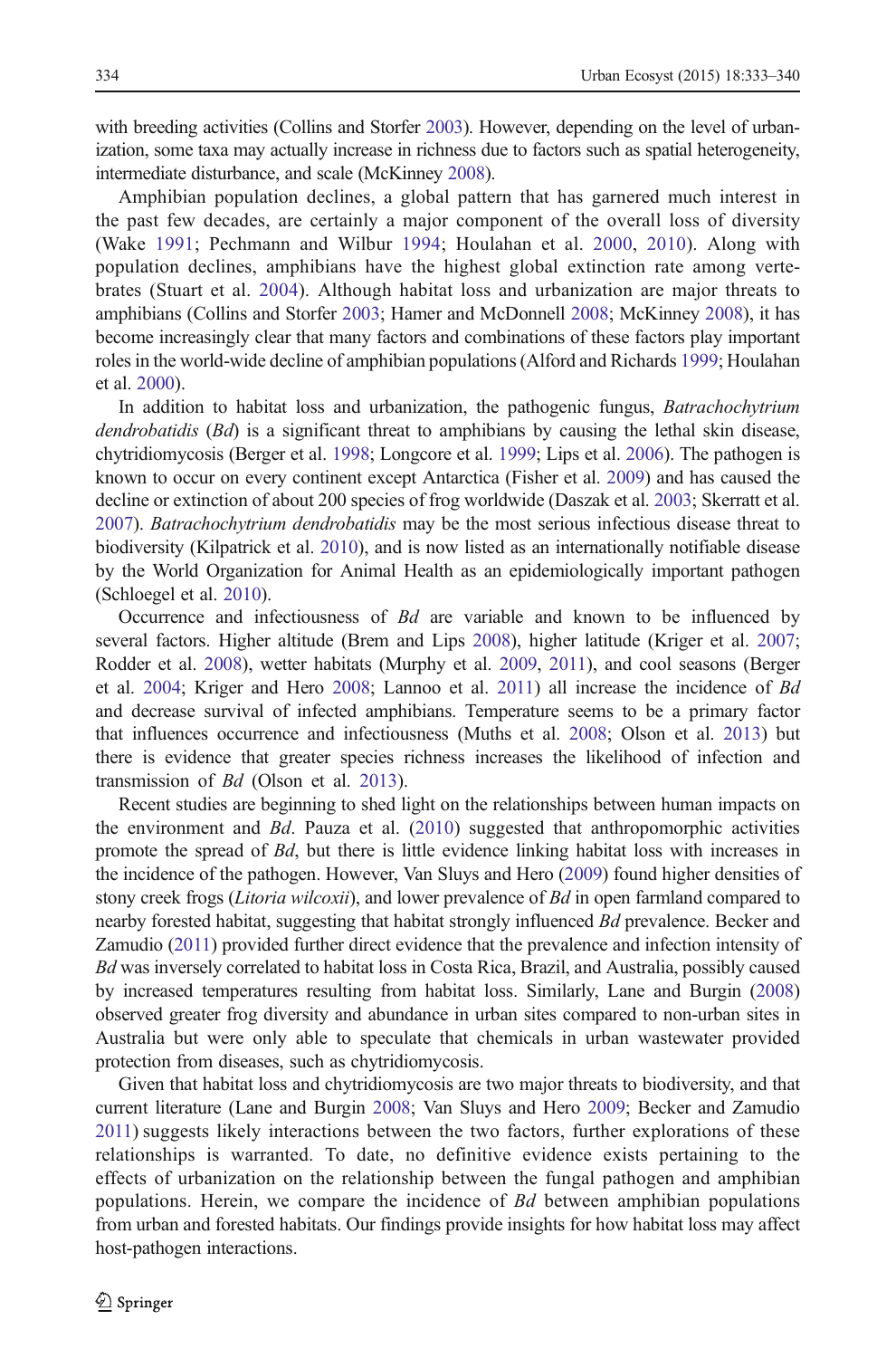#### **Methods**

We chose the spring peeper (*Pseudacris crucifer*) as our focal species because it is known to occur in urban and forested wetlands and actively breeds in the cooler months of the year (Saenz et al. [2006\)](#page-7-0) when the prevalence of Bd should be highest (Berger et al. [2004](#page-6-0); Woodhams and Alford [2005;](#page-7-0) Kinney et al. [2011](#page-6-0)). In addition, spring peepers are abundant and known to have a relatively high incidence of  $Bd$  in our study area (Saenz et al. [2010](#page-7-0)).

We sampled frogs for *Bd* at six urban sites within the city of Nacogdoches, Texas, USA (31.6089° N, 94.6508° W); two forested sites in the Stephen F. Austin Experimental Forest (SFA EF) in Nacogdoches County, Texas (31.4667° N, 94.7833° W); and six forested sites in the Davy Crockett National Forest (DCNF) in Houston County, Texas (31.3333° N, 94.0833 $\degree$  W). The urban sites consisted of a variety of habitats including, drainage ditches, associated overflow areas, and a flooded soccer field (Fig. 1). These sites tended to be more exposed with less vegetative cover than forested sites. Roads, housing, and human structures were in close proximity to all urban sites (Fig. 1). The forested sites were all naturally occurring ephemeral wetlands in habitat dominated by secondary growth loblolly (Pinus taeda), and shortleaf (P. echinata) pines with a mixed deciduous hardwood component (Fig. [2](#page-3-0)).

We sampled individual spring peepers for  $Bd$  at 14 different sites on seven nights from 24 January to 16 March 2010. We collected as many spring peepers, by hand, as possible on a single trip to each site, to avoid resampling of individuals. Individual frogs were typically located by listening for calling activity then homing in on individual frogs. This technique was quite effective and we feel that we were able to capture over 95 % of the frogs that we observed calling in both habitat types. We sampled for *Bd* by rubbing a sterile cotton swab on the dorsum, ventral surfaces and feet of each frog for approximately 30 s. After swabbing, we immediately released the frogs at their place of capture. We used sterile techniques throughout the swabbing process; including using a new pair of gloves for handling each individual frog and autoclaving the cotton swabs prior to sampling, to prevent cross-contamination among samples. Swabs were placed into microcentrifuge tubes containing 1 ml of 70 % ethanol, stored in a freezer, and later analyzed for Bd DNA by polymerase chain reaction (PCR)



Fig. 1 Typical urban swabbing site, a drainage ditch behind a shopping center in Nacogdoches, Texas. (Site Nacogdoches-2)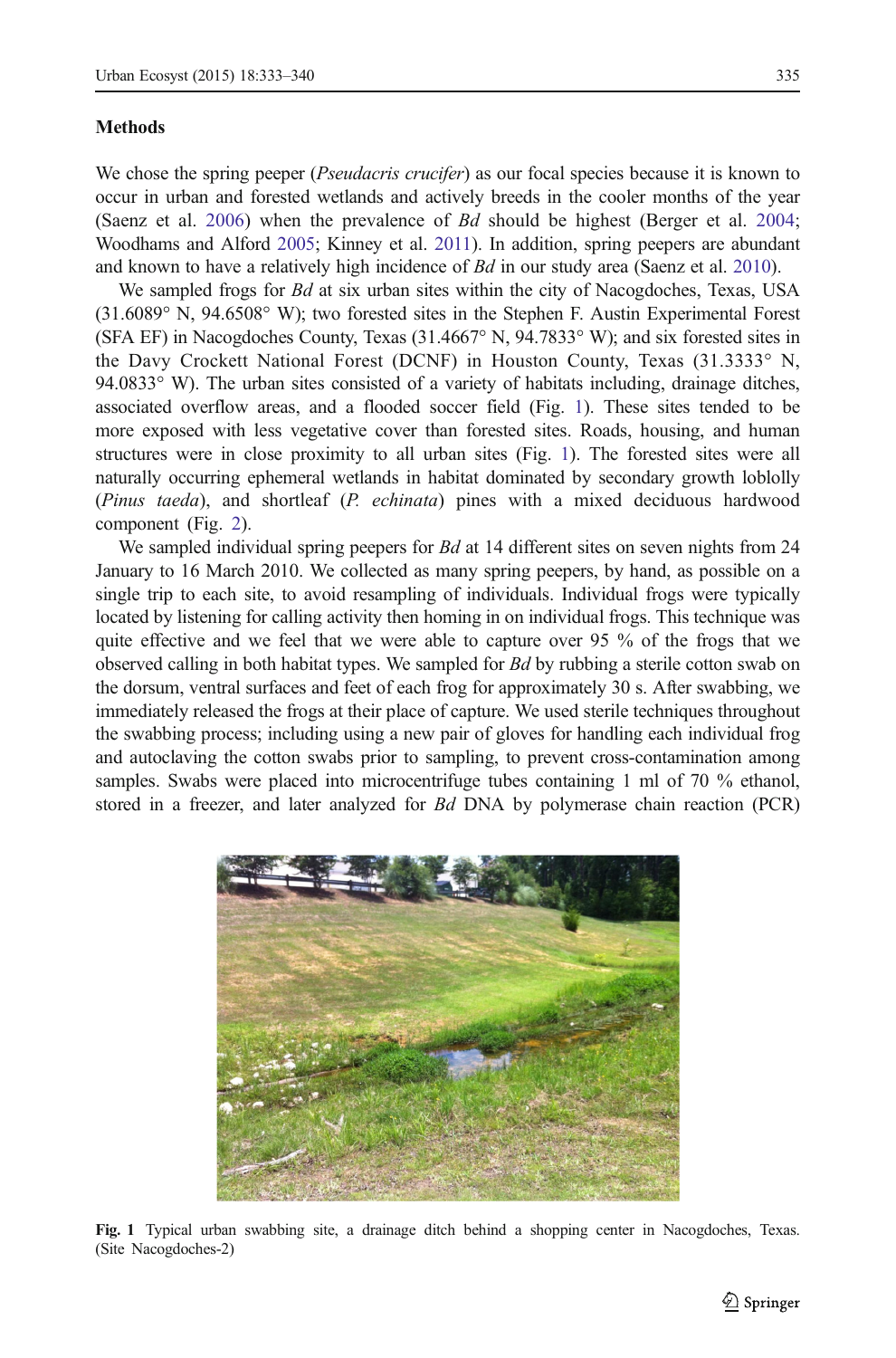<span id="page-3-0"></span>

Fig. 2 Typical forested swabbing site, an ephemeral wetland in the Davy Crockett National Forest, Houston County, Texas. (Site DCNF-3)

analysis (Pisces Molecular Laboratory, Boulder, Colorado, USA). Percent occurrence of Bd among frogs sampled was calculated per location, and Chi-square analyses were used to determine if *Bd* occurrence differed between the habitat types  $(p<0.05)$ .

## **Results**

Spring peeper population densities appeared to be higher in forested habitats than in urban sites, as evidenced by the number of samples taken from each habitat type, and the comparable sampling efforts per habitat. We collected 41 spring peepers from six urban wetlands and 89 individuals from eight sites in forested habitats. PCR results indicated that spring peepers from forested habitats had significantly higher incidence of Bd than urban frogs ( $\chi^2$ =21.16, df=1,  $p$ <0.001). Of the individuals collected in the city of Nacogdoches, 19.5 % tested  $Bd$ -positive (Table 1), whereas 56.5 and 77.8 % tested positive from the DCNF and the SFA EF (Table [2](#page-4-0)), respectively. All frogs collected in this study appeared to be healthy. No dead or dying frogs were observed at our study sites.

| Urban sites        | Date        | $+$ Total | % Positive |
|--------------------|-------------|-----------|------------|
| Nacogdoches-1      | 24 Jan 2010 | 0/6       | $0\%$      |
| Nacogdoches-2      | 28 Jan 2010 | 0/4       | $0\%$      |
| Nacogdoches-3      | 28 Jan 2010 | 0/12      | $0\%$      |
| Nacogdoches-4      | 9 Mar 2010  | 2/6       | 33.3 %     |
| Nacogdoches-5      | 9 Mar 2010  | 1/2       | 50 $\%$    |
| Nacogdoches-6      | 10 Mar 2010 | 5/11      | 45.45 $\%$ |
| <b>Total urban</b> |             | 8/41      | 19.51 $\%$ |

Table 1 *Batrachochytrium dendrobatidis* PCR results from swabs taken from spring peepers collected in and around urban wetlands in the city of Nacogdoches in Nacogdoches County, Texas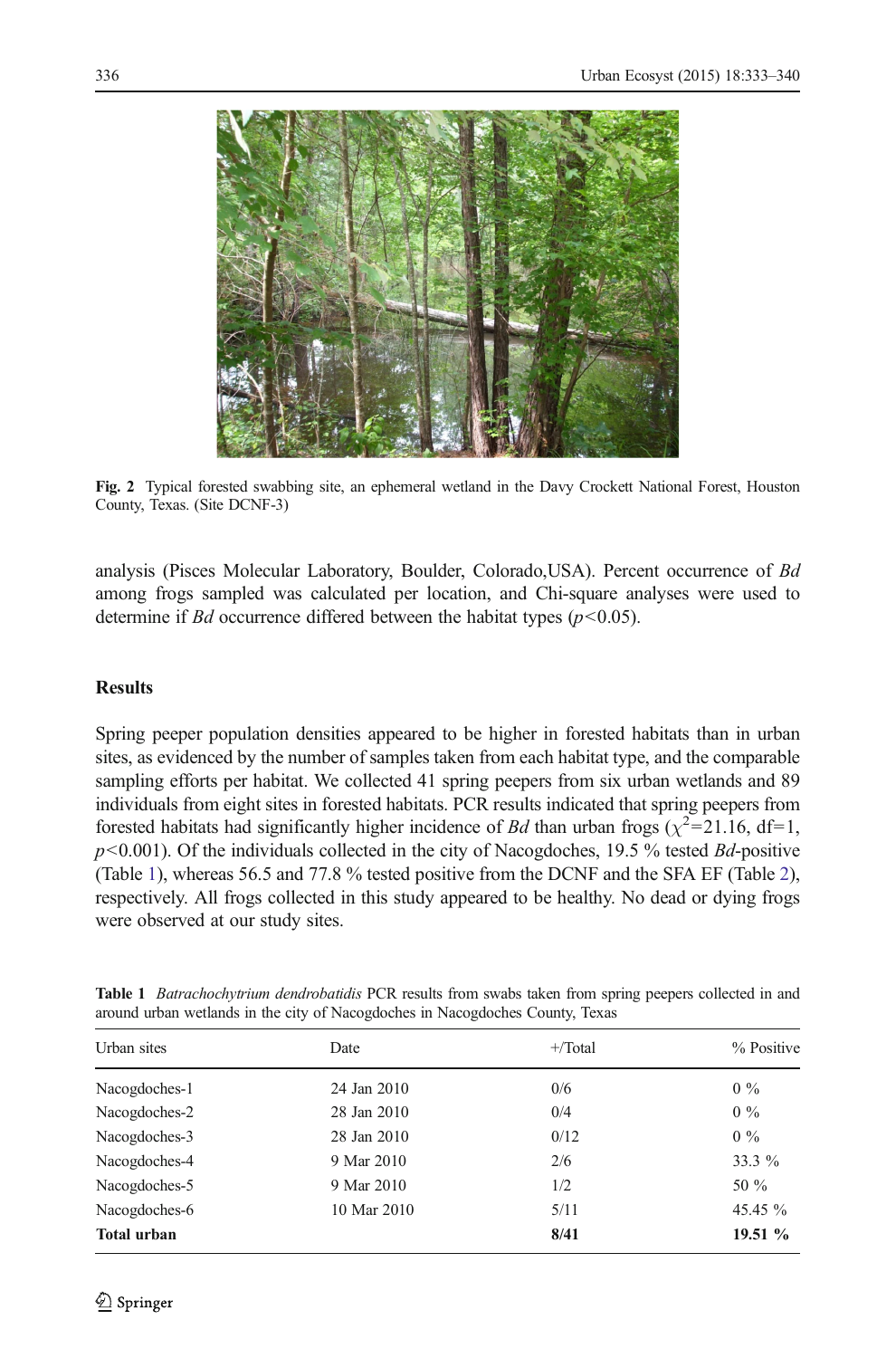| Forested sites        | Date                | $+$ Total | % Positive |
|-----------------------|---------------------|-----------|------------|
| <b>SFA EF-1</b>       | 21 Feb 2010         | 8/10      | $80\%$     |
| SFA EF-2              | 21 Feb 2010         | 13/17     | 76.47 %    |
|                       | <b>SFA EF total</b> | 21/27     | 77.77%     |
| DCNF-1                | 15 Mar 2010         | 18/21     | 85.71 %    |
| DCNF-2                | 15 Mar 2010         | 0/2       | $0\%$      |
| DCNF-3                | 15 Mar 2010         | 4/7       | 57.14 %    |
| DCNF-4                | 16 Mar 2010         | 11/21     | 52.38 %    |
| DCNF-5                | 16 Mar 2010         | 0/1       | $0\%$      |
| DCNF-6                | 16 Mar 2010         | 2/10      | $20\%$     |
|                       | <b>DCNF</b> total   | 35/62     | 56.45 %    |
| <b>Forested total</b> |                     | 56/89     | 62.92 $\%$ |

<span id="page-4-0"></span>Table 2 Batrachochytrium dendrobatidis PCR results from swabs taken from spring peepers collected in the Stephen F. Austin Experimental Forest in Nacogdoches County, Texas and the Davy Crockett National Forest in Houston County, Texas

#### **Discussion**

Unlike studies that sampled and compared forested and deforested non-urban sites, we compared forested sites with urban sites to provide new insights into the relationship between human activity and Bd. Our findings that frogs in forested sites were significantly more likely to test positive for Bd than frogs in urban sites seem congruent with recent studies concluding that the risk of Bd contraction is higher in natural habitats (Van Sluys and Hero [2009;](#page-7-0) Becker and Zamudio [2011](#page-6-0)). Van Sluys and Hero ([2009\)](#page-7-0) found the incidence of Bd in forested sites to be 56.7 % compared to 29.8 % at open sites. In our study, we found a similar incidence of Bd in forested sites (62.9 %) but an even lower rate in urban sites  $(19.5 \%)$ . In effect, the difference in the occurrence of Bd in their study was just below 2:1 while we found a greater than three-fold difference between urban and forested sites. We suggest that the addition of urbanization to a deforested habitat may augment the previously established effects of deforestation on Bd infectiousness; whereas deforested nonurban sites may be intermediate by comparison (between urban and forested). However, further investigation is warranted to determine if this trend continues across multiple urban settings.

Although the pattern of differences in the occurrence of Bd between habitats appears to be consistent among recent studies, the proximate causes for these differences are still undetermined. Urban pollution may be a factor that can negatively affect  $Bd$ , as suggested by Lane and Burgin ([2008](#page-6-0)). There are several chemical treatments that can clear  $Bd$  infections (Johnson et al. [2003](#page-6-0); Berger et al. [2009;](#page-6-0) Woodhams et al. [2012\)](#page-7-0); therefore, it is plausible that urban pollution may act in a similar manner. Depressional wetlands in urban areas can be sinks for sediments, nutrients, metals, greater nitrogen mineralization and nitrification (Faulkner [2004](#page-6-0)). In a recent study, Parris and Baud  $(2004)$  $(2004)$  $(2004)$  suggest that the synergistic effects of copper and Bd on amphibians may be negative, which would contradict the hypothesis that urban pollution is providing protection from Bd; however, sodium chloride has been shown to inhibit the growth of *Bd*, increase host survival, and has been suggested as a potentially useful antifungal agent for the prevention of chytridiomycosis (Stockwell et al. [2012](#page-7-0)). Runoff pollution from deicing salt could be a factor affecting wetlands in some regions (Sanso and Hecnar [2006](#page-7-0); Karraker and Ruthig [2009](#page-6-0)), however, in our study region in the southern United States, deicing salt is not commonly used, therefore, it likely had no effect on the results of this study. Urban pollution may be a contributing factor in reducing the incidence of  $Bd$  in some cases but, to date, we have no evidence to support this assumption.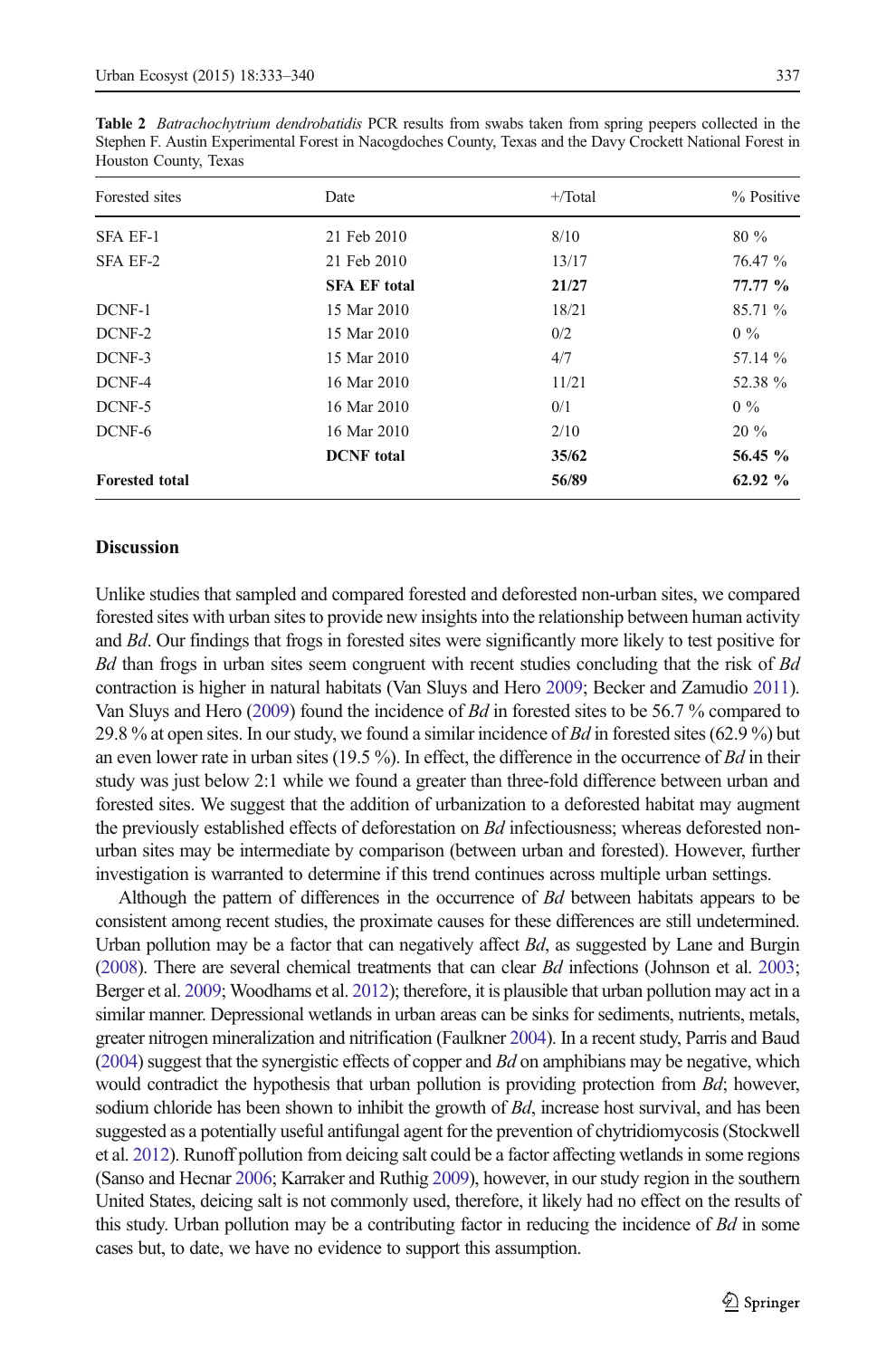<span id="page-5-0"></span>Density dependence and species richness could be other factors influencing the occurrence of Bd (Rachowics and Briggs [2007](#page-7-0); Olson et al. [2013](#page-7-0)). We had a much higher incidence of Bd in forested sites and possibly higher densities or frogs compared to urban sites. In addition, species richness is likely to be higher in forested habitats as well (Saenz, personal observations). While our study was not designed to account for effect of host density and community complexity on the frequency of Bd, we cannot rule these out as factors and should be considered in future research.

While pollution and host density dependence are factors that warrant more investigation, temperature and moisture are well-accepted correlates of Bd infection rates (Schlaepfer et al. [2007](#page-7-0); Murphy et al. [2009\)](#page-7-0). Whitfield et al. [\(2012\)](#page-7-0) found that despite small changes in temperature, Bd was much more prevalent in the cooler months, suggesting that small fluctuations in temperature may significantly affect *Bd* occurrence. Chatfield and Richards-Zawacki [\(2011\)](#page-6-0) provided further evidence for the potential importance of temperature by using heat therapy to clear *Bd* from captive frogs. Hossack et al. [\(2013\)](#page-6-0) found that boreal toads sampled in recently burned areas had a lower incidence of Bd, potentially due to a drier, warmer microclimate. This supports previous work implicating not only temperature, but moisture as an important factor influencing *Bd* infection rates as well (Murphy et al. [2009](#page-7-0), [2011\)](#page-7-0). Although we did not collect temperature and moisture data directly from the urban and forested sites, based on existing literature (Kim [1992](#page-6-0)), we expect city temperatures to be higher, and moisture levels lower in urban settings compared to forested sites; which would be consistent with the lower incidence of Bd observed in our study.

Furthermore, the effects of natural vegetation on microclimates are likely important in the context of this study. Raffel et al.  $(2010)$  suggest that shade may play an important role in Bd infection by lowering temperature. Becker et al. [\(2012\)](#page-6-0) found that canopy density, natural vegetation, and daily average water temperature were the best predictors of Bd and differences in microclimate. Kim [\(1992\)](#page-6-0) suggests that urban heating is attributed to rapidly heating urban surfaces, such as bare soil and short grasses, (see Fig. [2\)](#page-3-0) which are less common in forested habitats and could lead to differences in the occurrence of  $Bd$  (Berger et al. [2004\)](#page-6-0). We suggest that differences in temperature, generally resulting from land-use change are likely driving Bd occurrence rates, but we cannot rule out other factors at this point.

Although our study does not address the proximate causes of the observed differences in the occurrence rates, human-caused disturbances appear to have a clear effect on the incidence of Bd. We can conclude that, in our study in a temperate region, an inverse relationship with Bd and habitat disturbance does occur, as was observed in the tropics in previous studies (Van Sluys and Hero [2009;](#page-7-0) Becker and Zamudio [2011\)](#page-6-0). Among human activities that cause habitat loss, urbanization produces some of the greatest extinction rates and eliminates a large majority of native species (McKinney [2002](#page-6-0)). However, our study adds to the paradox that disturbed habitat, including urban areas, may be acting as refugia from diseases, such as  $Bd$ , when species are able to tolerate urban environments and deforestation, as was suggested by Becker and Zamudio ([2011](#page-6-0)).

Acknowledgments We thank Nancy Koerth, Dede Olson, and Cory Adams for constructive comments on an earlier draft of this manuscript.

### References

Alford RA, Richards SJ (1999) Global amphibian declines: a problem in applied ecology. Ann Rev Ecol Syst 30: 133–165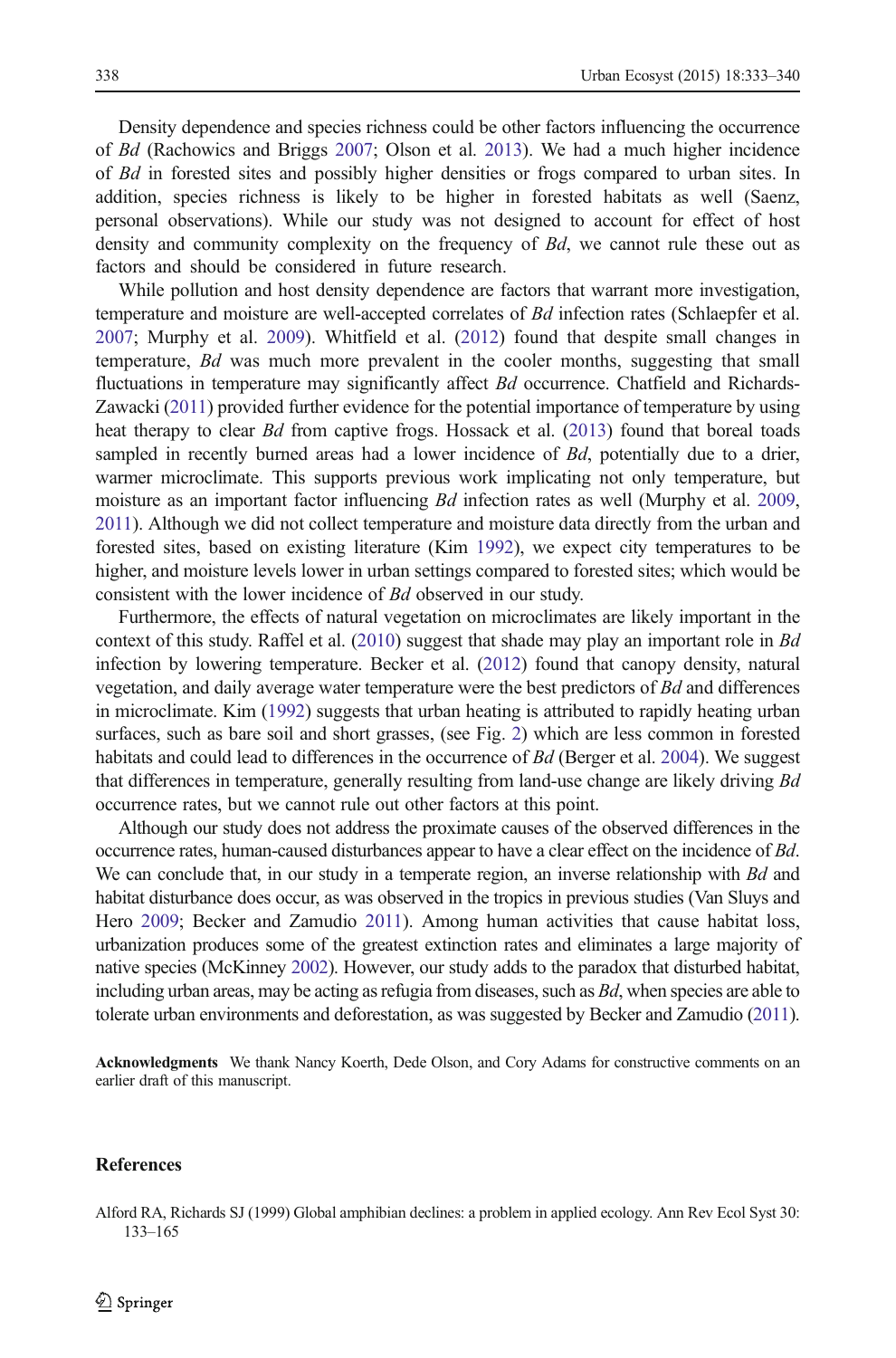- <span id="page-6-0"></span>Becker CG, Zamudio KR (2011) Tropical amphibian populations experience higher disease risk in natural habitats. Proc Natl Acad Sci U S A 108:9893–9898
- Becker CG, Rodriguez D, Longo AV, Talaba AL, Zamudio KR (2012) Disease risk in temperate amphibian populations is higher at closed-canopy sites. PLoS ONE 7(10):e48205. doi:[10.1371/journal.pone.0048205](http://dx.doi.org/10.1371/journal.pone.0048205)
- Berger L, Speare R, Daszak PD, Green ED, Cunningham AA, Goggin CL, Slocombe R, Ragan MA, Hyatt AD, McDonald KR, Hines HB, Lips KR, Marantelli G, Parkes H (1998) Chytridiomycosis causes amphibian mortality associated with population declines in the rain forests of Australia and Central America. Proc Natl Acad Sci U S A 95:9031–9036
- Berger L, Speare R, Hines HB, Marantelli G, Hyatt AD, McDonald KR, Skerratt LF, Olsen V, Clarke JM, Gillespie G, Mahony M, Sheppard N, Williams C, Tyler MJ (2004) Effect of season and temperature on mortality in amphibians due to chytridiomycosis. Aust Vet J 82:31–36
- Berger L, Speare R, Marantelli G, Skerratt LF (2009) A zoospore inhibition technique to evaluate the activity of antifungal compounds against Batrachochytrium dendrobatidis and successful treatment of experimentally infected green tree frogs (Litoria caerulea) by fluconazole and benzalkonium chloride. Res Vet Sci 87:106–110
- Brem FMR, Lips KR (2008) Batrachochytrium dendrobatidis infection patterns among Panamanian amphibian species, habitats, and elevations during epizootic and enzootic stages. Dis Aquat Organ 81:189–202
- Chatfield MWH, Richards-Zawacki CL (2011) Elevated temperature as a treatment for Batrachochytrium dendrobatidis infection in captive frogs. Dis Aquat Organ 94:235–238
- Collins JP, Storfer A (2003) Global amphibian decline: sorting the hypotheses. Divers Distrib 9:89–98
- Daszak P, Cunningham AA, Hyatt AD (2003) Infectious disease and amphibian population declines. Divers Distrib 9:141–150
- Faulkner S (2004) Urbanization impacts on the structure and function of forested wetlands. Urban Ecosyst 7:89–106
- Fisher MC, Garner TWJ, Walker SF (2009) Global emergence of Batrachochytrium dendrobatidis and chytridiomycosis in space, time, and host. Annu Rev Microbiol 63:291–310
- Hamer AJ, McDonnell MJ (2008) Amphibian ecology and conservation in the urbanizing world: a review. Biol Conserv 141:2432–2449
- Hoffmann M et al (2010) The impact of conservation on the status of the World's vertebrates. Science 330:1503– 1509
- Hossack BR, Lowe HW, Ware JL, Corn PS (2013) Disease in a dynamic landscape: host behavior and wildfire reduce amphibian chytrid infection. Biol Conserv 157:293–299
- Houlahan JE, Findlay CS, Schmidt BR, Meyer AH, Kuzmin SL (2000) Quantitative evidence for global amphibian population declines. Nature 404:752–755
- Johnson ML, Berger L, Philips L, Speare R (2003) Fungicidal effects of chemical disinfectants, UV light, desiccation and heat on the amphibian chytrid Batrachochytrium dendrobatidis. Dis Aquat Organ 57:255–260
- Karraker NE, Ruthig GR (2009) Effect of road deicing salt on the susceptibility of amphibian embryos to infection to water molds. Environ Res 109:40–45
- Kilpatrick AM, Briggs CJ, Daszak P (2010) The ecology and impact of chytridiomycosis: an emerging disease of amphibians. Trends Ecol Evol 25:109–118
- Kim HH (1992) Urban heat island. Int J Remote Sens 13:2319–2336
- Kinney VC, Heemeyer JL, Pessier AP, Lannoo MJ (2011) Seasonal pattern of Batrachochytrium dendrobatidis infection and mortality in Lithobates areolatus: affirmation of Vredenburg's "10,000 zoospore rule.". PLoS ONE 6(3):e16708. doi:[10.1371/journal.pone.0016708](http://dx.doi.org/10.1371/journal.pone.0016708)
- Kriger KM, Hero JM (2008) Altitudinal distribution of chytrid (Batrachochytrium dendrobatidis) infection in subtropical Australian frogs. Aust Ecol 33:1022–1032
- Kriger KM, Pereoglou F, Hero JM (2007) Latitudinal variation in the prevalence and intensity of chytrid (Batrachochytrium dendrobatidis) infection in eastern Australia. Conserv Biol 5:1280–1290
- Lane A, Burgin S (2008) Comparison of frog assemblages between urban and non-urban habitats in the upper Blue Mountains of Australia. Freshw Biol 53:2484–2493
- Lannoo MJ, Petersen C, Lovich RE, Nanjappa P, Philliips C, Mitchell JC, Macallister I (2011) Do frogs get their kicks on Route 66? Continental U.S. transect reveals spatial and temporal patterns of Batrachochytrium dendrobatidis infection. PLoS ONE 6(7):e22211
- Lips KR, Brem F, Brenes R, Reeve JD, Alford RA, Voyles J, Carey C, Livo L, Pessier AP, Collins JP (2006) Emerging infectious disease and the loss of biodiversity in a Neotropical amphibian community. Proc Natl Acad Sci U S A 103:3165–3170
- Longcore JE, Pessier AP, Nichols DK (1999) Batrachochytrium dendrobatidis gen et sp nov, a chytrid pathogenic to amphibians. Mycologia 91:219–227
- McKinney ML (2002) Urbanization, biodiversity, and conservation. Bioscience 52:883–890
- McKinney ML (2008) Effects of urbanization on species richness: a review of plants and animals. Urban Ecosyst 11:161–176